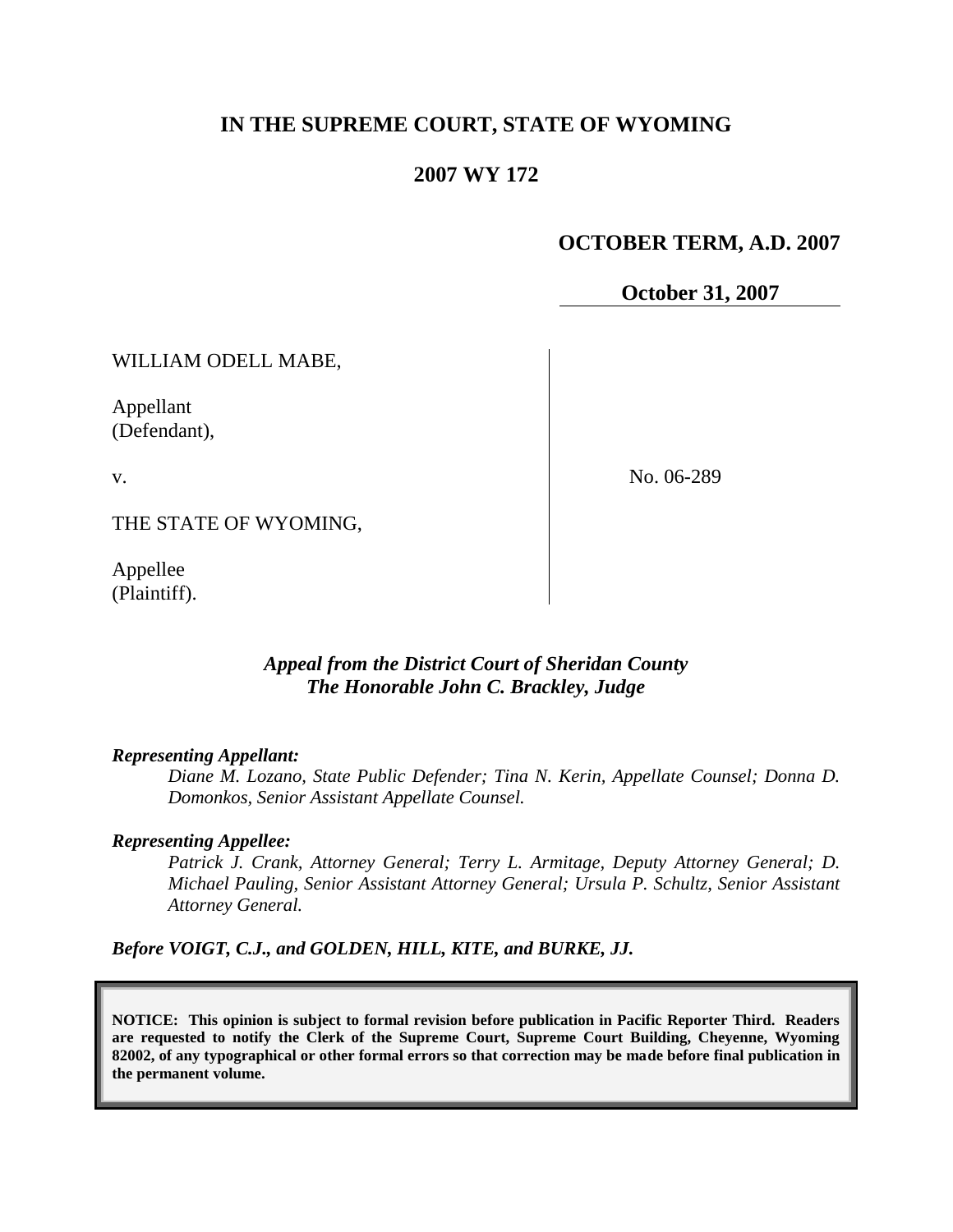#### **BURKE, Justice.**

[¶1] William Mabe appeals his conviction on a felony charge of larceny by bailee. He asserts that the trial court abused its discretion when it admitted into evidence certain documents that contained handwriting from an unidentified person. We conclude that the trial court committed no reversible error, and we affirm.

#### *ISSUE*

[¶2] Mr. Mabe's single issue, slightly rephrased, is whether the trial court erred when it admitted exhibits that contained unidentified handwriting.

## *FACTS*

[¶3] In August 2005, Mr. Mabe went to work for Kosma Heating and Air Conditioning as a fabricator and installer of ductwork, furnaces, and air conditioners. In February 2006, Mr. Mabe gave Kosma two weeks' notice that he was moving back east and would leave his job at the end of the month. Apparently his plans were delayed, because he later asked to continue working for Kosma until the time he actually made the move. He stayed on with Kosma until March 6, 2006, when he was fired, for reasons discussed below.

[¶4] Kosma maintained charge accounts with various local vendors. Employees were allowed to use those accounts to charge work-related supplies and tools. They could also use the charge accounts to purchase tools for their own personal use, repaying Kosma through paycheck deductions. For both work-related and personal charges, employees were required to obtain prior approval.

[¶5] Near the beginning of March 2006, Kosma received several invoices from two local vendors indicating that Mr. Mabe had charged a substantial number of tools, supplies, and other items on Kosma's accounts. Kosma's office manager and co-owner, Christina Thompson, brought the invoices to the attention of Joseph Kosma, the other owner of the business. They agreed that Mr. Mabe had not been authorized to make the charges. It also appeared to them that the tools and supplies were not work-related. For example, one invoice included a ball-peen hammer and a wrecking bar, tools that Kosma employees would be unlikely to use in their work. Many of the charges were made after working hours or on weekends, times when Mr. Mabe was not at work. Also, knowing that Mr. Mabe planned to quit his job and move away at the end of February, Ms. Thompson and Mr. Kosma came to the conclusion that Mr. Mabe intended to leave without paying for the charged items, leaving Kosma "held up high and dry."

[¶6] Mr. Kosma told Mr. Mabe's supervisor to fire Mr. Mabe. That same day, after he was fired, Mr. Mabe telephoned Mr. Kosma to apologize. When asked, Mr. Mabe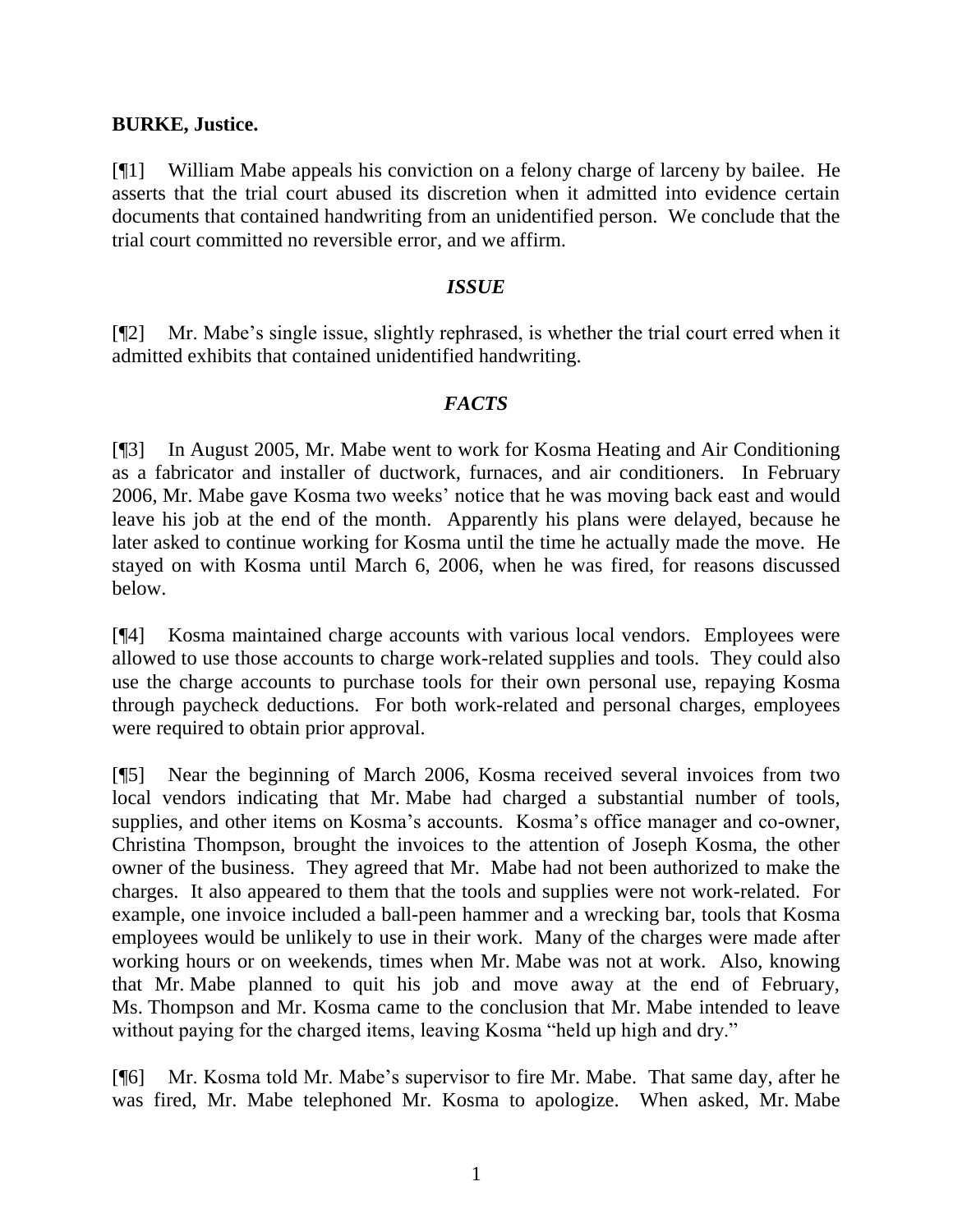admitted that he had planned to leave without paying for the charged items.

[¶7] Later that day, Mr. Mabe was arrested and charged with larceny by bailee under Wyo. Stat. Ann. § 6-3-402(b) (LexisNexis 2007), which provides that:

> A bailee . . . or any person entrusted with the control, care or custody of any money or other property who, with intent to steal or to deprive the owner of the property, converts the property to his own or another's use is guilty of larceny.

Larceny by bailee is a felony if the property is valued at one thousand dollars or more. Wyo. Stat. Ann.  $\S 6$ -3-402(c)(i). After Mr. Mabe's arrest, the police searched his home and found several of the items that had been charged to Kosma's account.

[¶8] At trial, the prosecution placed into evidence seventeen invoices from two local vendors, dating from January 26, 2006, to March 6, 2006, all reflecting charges to Kosma's account, and all indicating that the charged items had been "Received by" Mr. Mabe. Ms. Thompson testified that Mr. Mabe had not received prior approval for any of these charges, and that with a very few possible exceptions, none of the charged items were work-related. The trial court admitted the invoices into evidence over Mr. Mabe's objections.

[¶9] On appeal, Mr. Mabe does not dispute that the invoices themselves were properly admitted under W.R.E. 803(6), commonly known as the business records exception to the rule excluding hearsay evidence. However, he asserts that it was error for the trial court to admit nine of the seventeen invoices into evidence because they contained the notation "Willie Personal" in handwriting from an unidentified person. Mr. Mabe's nickname was Willie. According to Mr. Mabe, these notations were inadmissible hearsay, and should not have been admitted into evidence.

# *STANDARD OF REVIEW*

[¶10] The parties disagree on the appropriate standard of review. Mr. Mabe asserts that defense counsel objected to the admission of the invoices at trial, and so urges us to review for abuse of discretion, citing *Lopez v. State*, 2006 WY 97, ¶ 24, 139 P.3d 445, 454 (Wyo. 2006). The State disagrees, contending that defense counsel's objections were on different grounds from the issue presented on appeal. The State therefore urges us to review for plain error, citing *Cazier v. State*, 2006 WY 153, ¶ 10, 148 P.3d 23, 28 (Wyo. 2006). We would affirm this particular case under either standard. However, as explained below, the appropriate standard in this case is plain error.

[¶11] During trial, the prosecution asked Ms. Thompson to establish that all seventeen invoices, as a group, were business records. It then offered all seventeen invoices into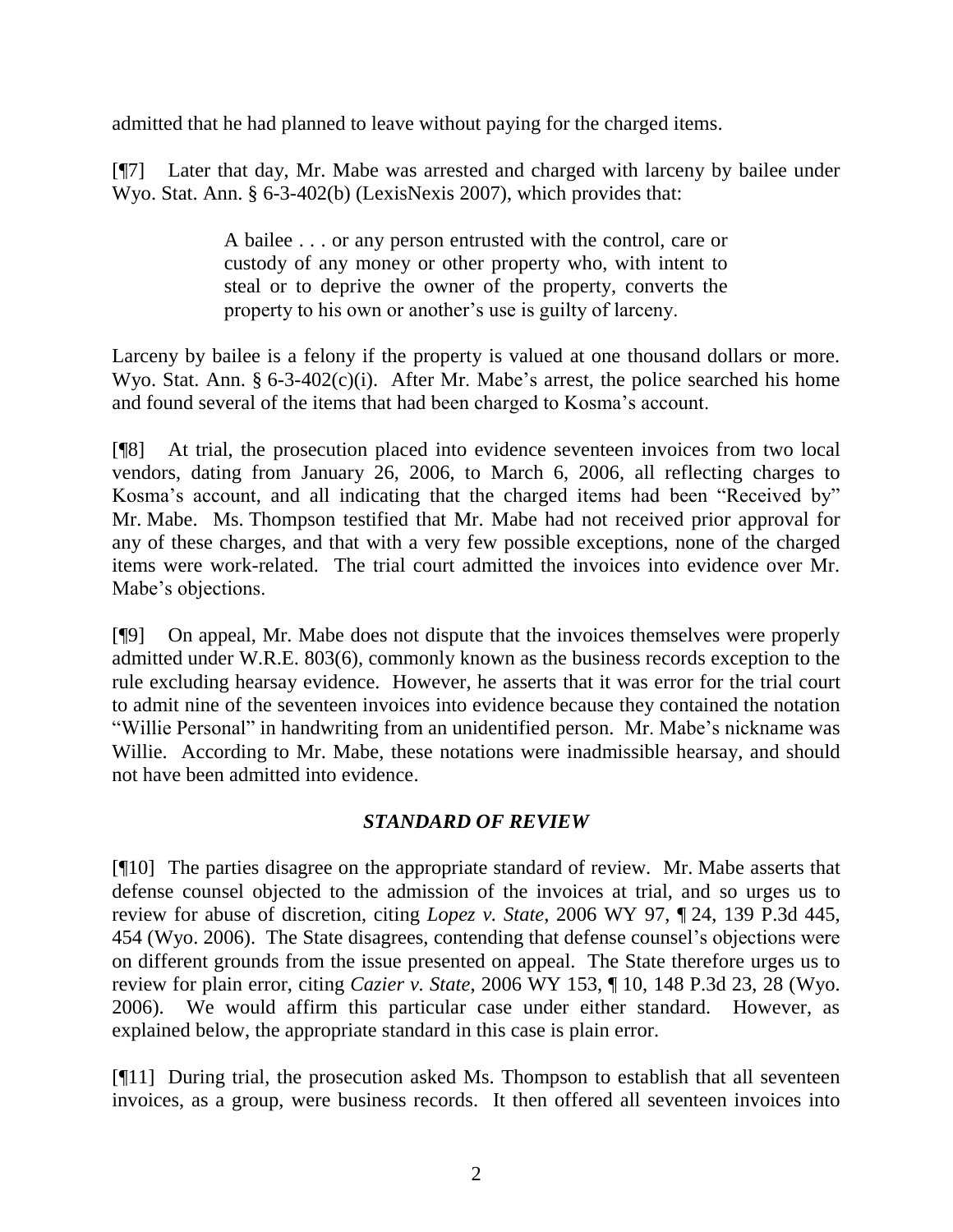evidence. The defense objected on the bases of "foundation and hearsay." The trial court suggested that the prosecution "lay some more foundation for these particular exhibits, and identify them for your record." The prosecution did so, asking Ms. Thompson to review each exhibit, one by one. She provided additional information establishing each as a business record. The prosecution again offered the seventeen invoices into evidence. The defense said it "would still object to foundation, as well as to the signature." The trial court ruled that the invoices were admissible.

[¶12] The defense initially objected on the basis of hearsay, but after the prosecution elicited additional information from Ms. Thompson, hearsay was not mentioned as a basis for its objection. The objections that were made the second time were "foundation" and "the signature." Foundation, in this context, related to whether the invoices qualified as business records, but did not raise any issue regarding the "Willie Personal" notations. Review of the record shows that the objection to "the signature" also did not relate to the "Willie Personal" notations. Ms. Thompson testified that she was familiar with Mr. Mabe's signature, and she initially identified it on each of the seventeen invoices. On cross-examination, however, she agreed that the signature on one of the invoices, Exhibit 12, did not look like the other signatures, and said she could not be certain that signature was Mr. Mabe's. $<sup>1</sup>$  In this context, the defense's objection to "the signature"</sup> was aimed at the signature on Exhibit 12, not at the notations to which Mr. Mabe now objects.

[¶13] Because the defense did not maintain its hearsay objection at trial, the hearsay issue it raises on appeal must be considered under the plain error standard. In fact, this case provides a good illustration of why the plain error standard should apply. If the defense had objected to the "Willie Personal" notations, then the trial court would have had an opportunity to address the issue. It might have redacted the notations from the invoices. It might have said the prosecution needed to identify who wrote the notations. But because defense counsel did not "lay his finger on the particular point" at issue, the trial court had no "opportunity to cure the alleged error." *Sanderson v. State*, 2007 WY 127, ¶ 13, 165 P.3d 83, 88 (Wyo. 2007) (quoting *Valerio v. State*, 429 P.2d 317, 319 (Wyo. 1967), and *Murdock v. State*, 351 P.2d 674, 679 (Wyo. 1960)). Accordingly, when we apply the plain error standard of review, we will reverse only if Mr. Mabe shows "in the record an error that transgressed a clear and unequivocal rule of law in a clear and obvious manner resulting in material prejudice to a substantial right." *Cureton v. State*, 2007 WY 168, ¶ 9, \_\_\_ P.3d \_\_\_, \_\_\_ (Wyo. 2007); *Lessard v. State*, 2007 WY 89, ¶ 14, 158 P.3d 698, 702 (Wyo. 2007).

 $\overline{a}$ 

 $1$  Apparently to overcome the question about the signature on Exhibit 12, the prosecution introduced testimony from the store clerk that Mr. Mabe had been involved in that particular transaction, and testimony from the police officer that an item listed on Exhibit 12 was found in Mr. Mabe's home.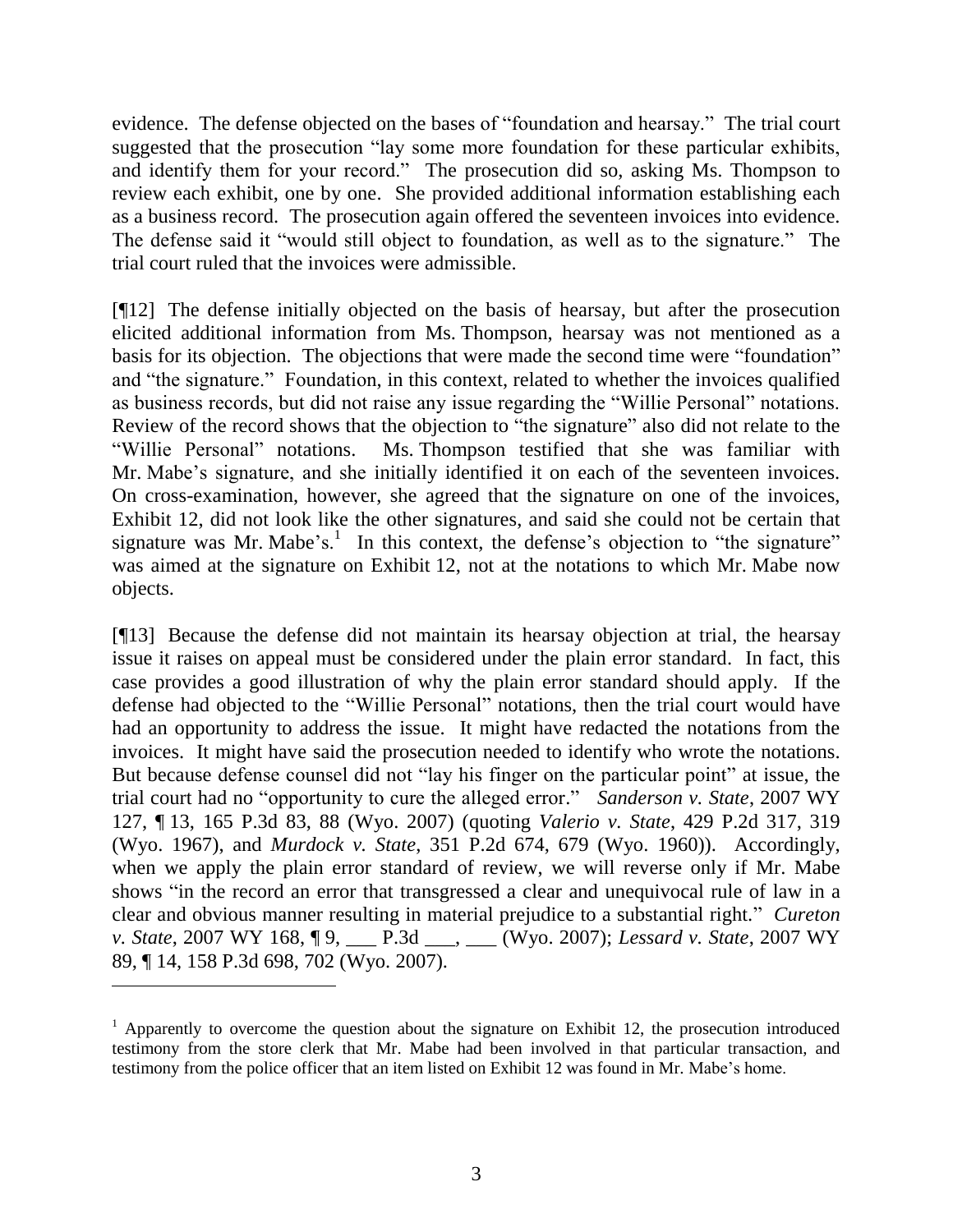## *DISCUSSION*

[¶14] Mr. Mabe's contention is that the unidentified handwriting on nine of the invoices was impermissible hearsay. Hearsay, of course, is "a statement, other than one made by the declarant while testifying at the trial or hearing, offered in evidence to prove the truth of the matter asserted." W.R.E. 801(c). Such a statement may be oral or written, W.R.E. 801(a), and in this case it was written. The declarant was not identified, and the record does not reflect when the notations were made, so the statements were not made by the declarant while testifying. The question of whether the charges were personal or work-related was one of the main issues at trial,<sup>2</sup> and to the extent the "Willie Personal" notations suggested that the charges were personal, they may have been offered to prove the truth of the matter asserted. In sum, they were hearsay.

[¶15] Again, Mr. Mabe does not dispute that the invoices themselves were properly admitted under the business records exception to the hearsay exclusion. He contests only the "Willie Personal" notations as hearsay-within-hearsay, because the declarant was never identified. However, it is not necessary to identify who authored each piece of information contained in a business record. For example, a medical record containing the notation that the patient had suffered eye damage and the opinion that such damage was consistent with non-accidental trauma was properly admitted under the business records hearsay exception, even though the witness presenting the medical record did not know who had written the notation and opinion. *Hodgins v. State*, 962 P.2d 153, 155-56 (Wyo. 1998). Similarly, a freight bill was admissible under the business records hearsay exception, even though it contained handwritten notations from an unknown source. *United States v. Carranco*, 551 F.2d 1197, 1199 (10<sup>th</sup> Cir. 1977).<sup>3</sup>

[¶16] The principal case on which Mr. Mabe relies, *Fondedile, S.A. v. C.E. Maquire, Inc.*, 610 A.2d 87 (R.I. 1992), does not compel the result he seeks. In that case, the business records at issue were a secretary's notes of a meeting, indicating that someone had made a certain statement, but not who had made it. The person to whom the statement was attributed did not testify. Significantly, although the secretary was made

 $2$  Indeed, in his brief, Mr. Mabe asserts that this was the "ultimate" question at trial, and that the "Willie" Personal" notations were particularly objectionable because they invaded the province of the jury. However, under W.R.E. 704, evidence is not objectionable simply because it "embraces an ultimate issue to be decided by the trier of fact."

<sup>&</sup>lt;sup>3</sup> Because the Wyoming Rules of Evidence we consider in this opinion are identical to their federal counterparts, or very nearly so, authority interpreting the federal rules is useful in our application of the Wyoming rules. *In re Matter of GP*, 679 P.2d 976, 998 (Wyo. 1984); *Hicklin v. State*, 535 P.2d 743, 748 (Wyo. 1975).